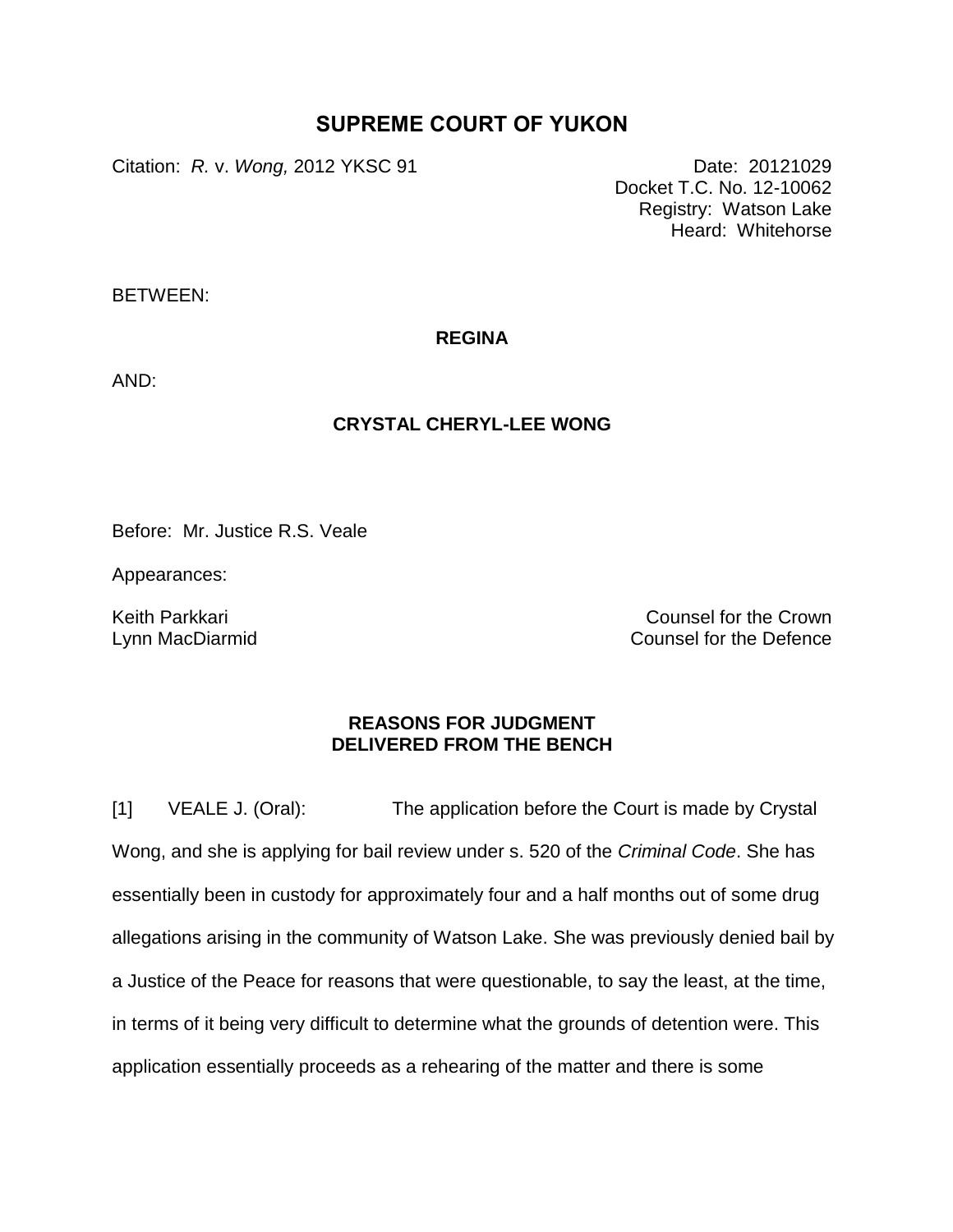evidence that was not before the Justice of the Peace, that being an affidavit of the proposed surety, Billy Wong, who is the father of Crystal Wong, as well as the affidavit of Crystal Wong herself, and two support letters coming from the Gitwangak Education Society.

[2] Let me first deal with the allegations, which are of some concern to the Court. On June 13 of 2012, the Watson Lake RCMP initiated an investigation into drug trafficking at the residence of John Lewis McPhee. They obtained a search warrant of that residence and attended at the residence and found not only John Lewis McPhee there, but an individual whose name I think is Douglas [sic] Clayton Moore, Louis John Olson, and also a female, Crystal Cheryl-Lee Wong, who was present as well. A search of the residence located approximately \$5,000 in Canadian currency, \$4,185 of that amount being located on Louis John Olson, the boyfriend of Ms. Wong. There was also the sum of \$205, I believe, that was found on Ms. Wong itself.

[3] The residence itself is of significant concern because it could be legitimately described as a small-scale drug operation. There were 31 morphine tablets, 121 Tylenol 3's, which is a codeine product, approximately 50 grams of marihuana, which was located in Mr. McPhee's bedroom, approximately 40 grams of crack cocaine, 35 grams of which were located inside a bedroom, individually wrapped in tinfoil packages, in a bag allegedly belonging to Ms. Wong. There was also a significant amount of alcohol on the premises as well as some weapons, but none of the weapons offences have been charged against Ms. Wong and she faces the four counts of possession for the purpose of trafficking the marihuana, Tylenol 3 and morphine, in addition to the crack cocaine.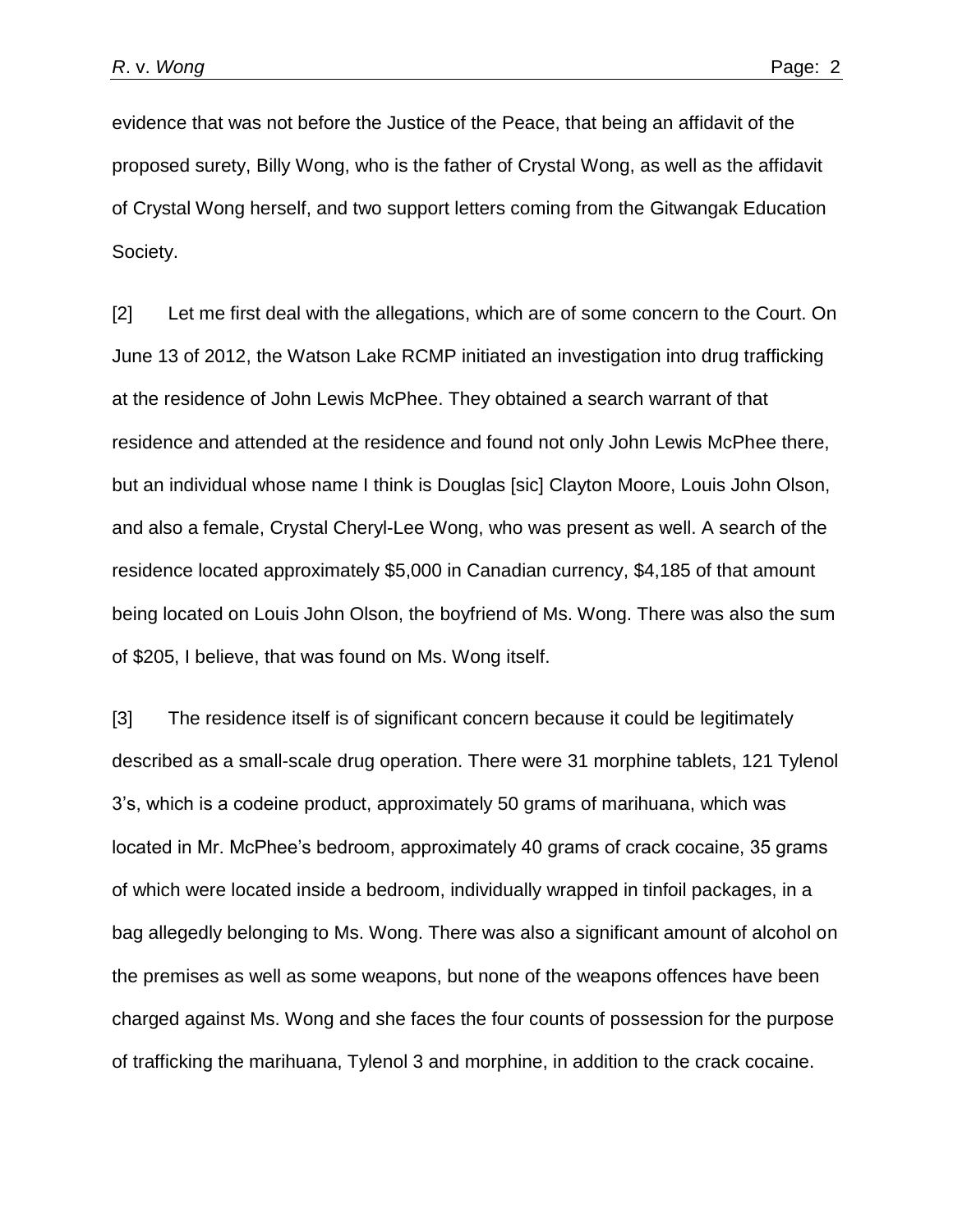[4] The onus is on Ms. Wong under the bail release provisions in s. 515 because of s. 515(6)(d), and the offences she has been charged with involving potential imprisonment for life under s. 5 of the *Controlled Drugs and Substances Act*. The onus shifts from the Crown to Ms. Wong because of s. 515(6)(d). Both counsel have referred to the decision of *R.* v. *Pearson*, [1992] 3 S.C.R. 665, a decision of Lamer J., where the reverse onus provision was ruled constitutional, essentially on the reasoning that it was to ensure that individuals involved in large-scale drug trafficking organizations or rings would not be allowed to return to the street to continue to traffic. It also, of course, does catch small-scale drug operations like the one before us today, and that is the reason, of course, that we have the reverse onus, because the expectation is that Ms. Wong will establish why she should not be detained under one of the three grounds of detention, the first being that it is necessary to ensure her attendance in court, and the second being that there is no substantial likelihood that she will, if released from custody, commit further offences or interfere with the administration of justice, and thirdly, the detention is necessary to maintain confidence in the administration of justice.

[5] The submission of Ms. Wong's counsel is that Ms. Wong has been scooped up in this search warrant and the police had no expectation that she was going to be there, contrasting with the Crown view that she is part and parcel of this small drug trafficking ring in Watson Lake because some of the crack cocaine was found in her personal handbag. The issue before me, though, is whether or not s. 11 of the *Charter* applies, and s. 11 states that:

...

Any person charged with an offence has the right: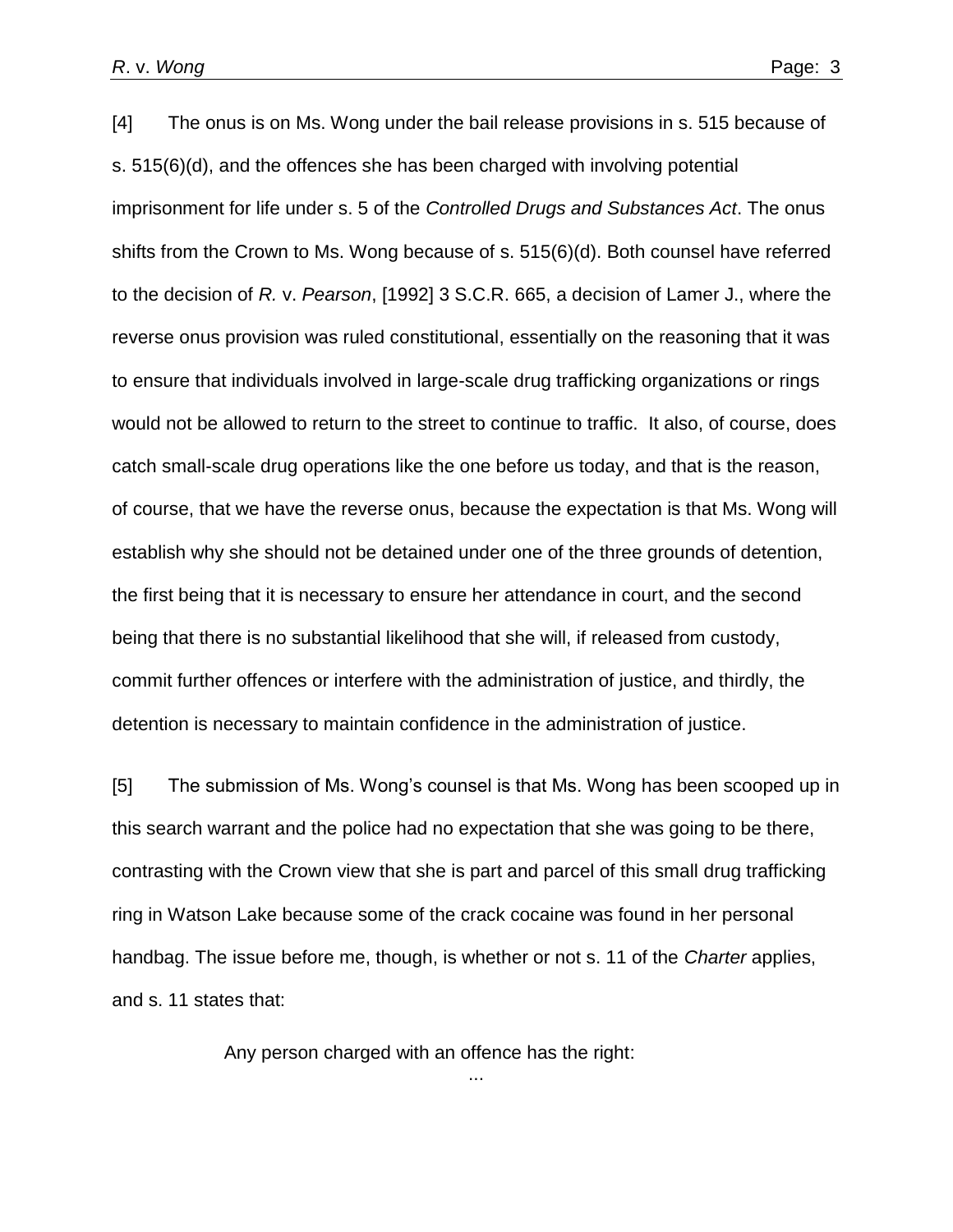- (d) to be presumed innocent until proven guilty according to law in a fair and public hearing by an independent and impartial tribunal; and
- (e) not to be denied reasonable bail without just cause;

[6] That brings me to the plan that has been presented by Ms. Wong. Ms. Wong, I believe, is a 25-year-old woman who is a member of the Gitwangak First Nation which is a First Nation in northern British Columbia, a First Nation that can be accessed from the Yukon by highway. She has lived there in the past with her father, whose name is Billy Wong, and she wishes to return there to attend the Gitwangak adult school full time. She has provided correspondence from the Gitwangak Education Society, a Deborah Bright, who indicates that prior to her departure from Gitwangak she was actively engaged in attending the adult education program there, and she is welcome to return to that course and has support in the community. The completion of the adult education program would assist her in obtaining other employment.

[7] Her father has provided an affidavit indicating that he will put up \$1,000 cash bail and apparently that \$1,000 has been provided to the Elizabeth Fry Society in Whitehorse. That money is available to be placed into Court. Billy Wong has satisfied me in his affidavit that he understands the role of a surety, he understands the serious nature of the charges that have been filed against Ms. Wong, and he is prepared to be a surety for his daughter, but he lives on a fixed income from a Canada Pension Plan, and old age pension. He lives in his home with a younger daughter and her two sons, and he is prepared to take her in to assist her to get back on her feet, essentially. He appears to me to be prepared to support her in that endeavour.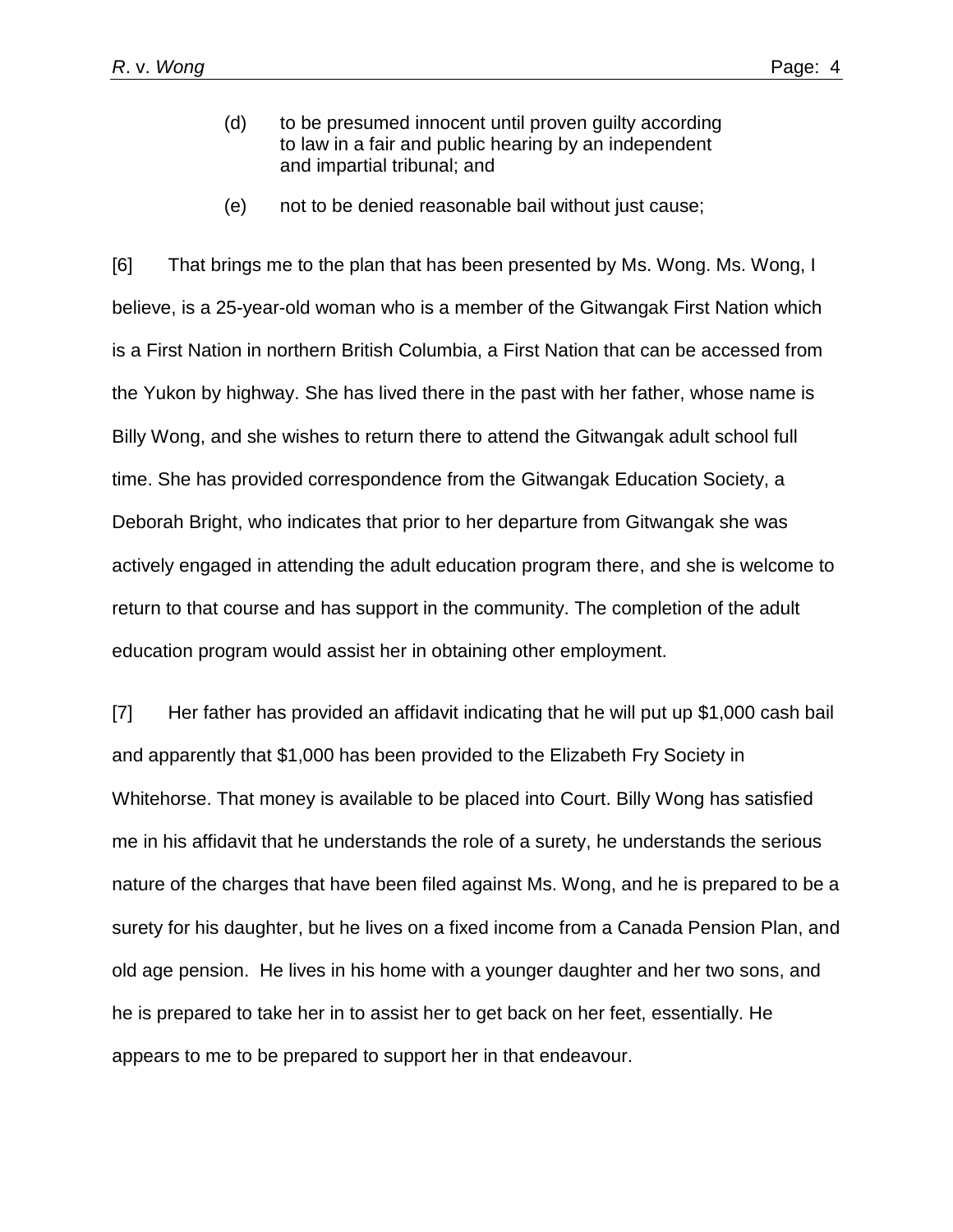[8] I am satisfied that with this plan that the three concerns in s. 515(5) have been substantially met. I am concerned, of course, that each one of those presents a risk because she may not return to court; she may commit other offences; the offences that she has been charged with, there is some indication that there is strength in the prosecution case; I have no doubt on all those issues. But I am satisfied that the plan that she has proposed is one that goes a long way to meeting those concerns and if, in fact, she does not meet those concerns, she is a person who is going to suffer more in the process.

[9] I say that to you, Ms. Wong, because this is your chance to straighten out. You are obviously on a downhill track, and with four and a half months in jail you have had an opportunity to see what that life is all about and you have had an opportunity to become clean again. I am hopeful that your release under the conditions that I am going to set will be a positive force in your life, and that you will be back here to deal with the allegations that the Crown has brought before you.

[10] So I am going to release you on a judicial interim release recognizance, which requires you to:

- 1. Keep the peace and be of good behaviour;
- 2. Appear before the Court when required to do so;
- 3. Notify your Bail Supervisor in advance of any change of name or address and promptly notify the Bail Supervisor of any change of employment or occupation;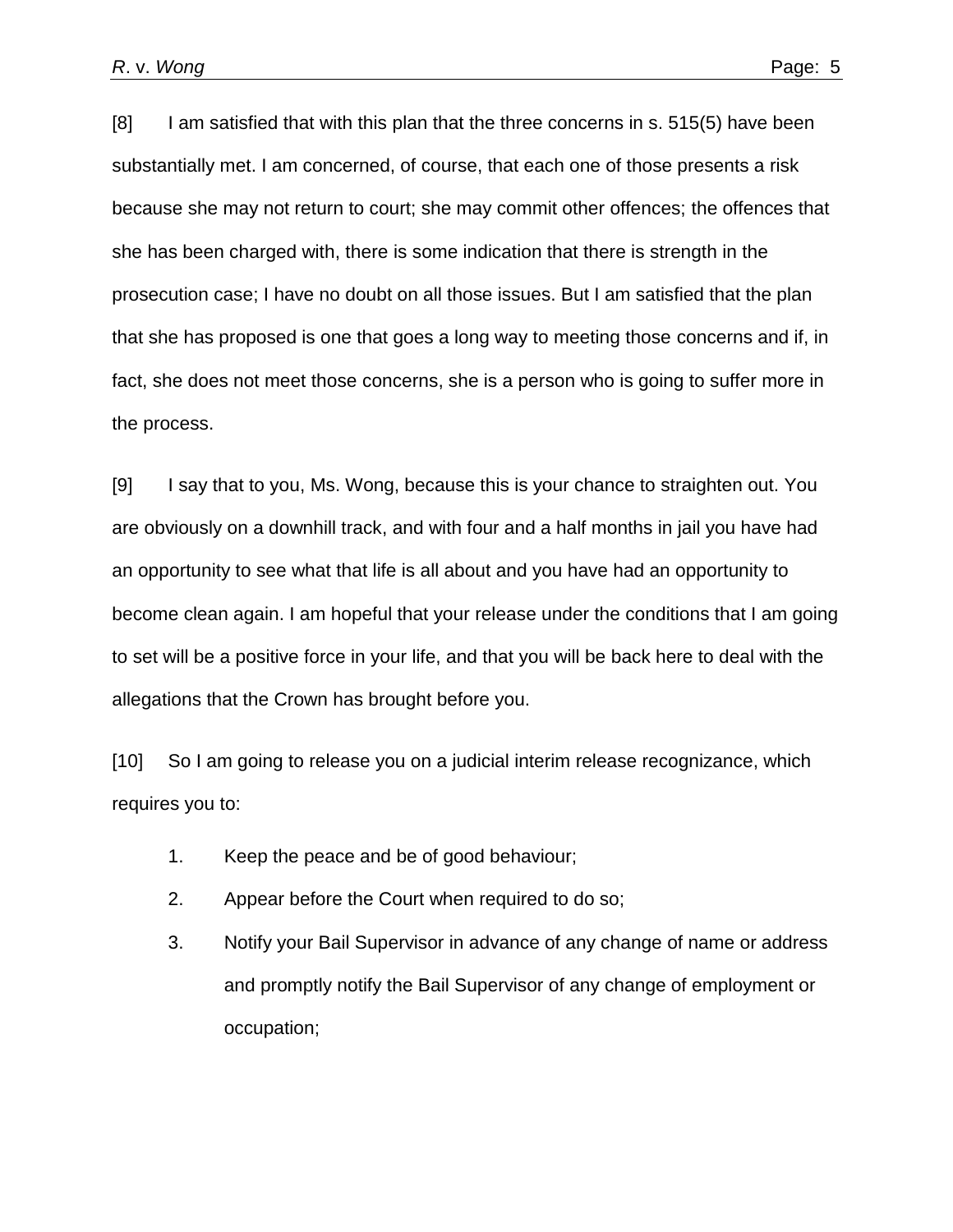- 4. You are required to attend at the Territorial Court in Whitehorse, Yukon on Tuesday the 5th day of March, 2013, at 10:00 a.m. at Whitehorse, Yukon, and attend thereafter as required by the court order in order to be dealt with according to law;
- 5. You are to report to a Bail Supervisor immediately upon your release from custody and thereafter when and in the manner directed by the Bail Supervisor;
- 6. You are to remain in the Yukon until you depart for Gitwangak, British Columbia, and thereafter remain in the Province of British Columbia unless you have the prior written permission of the Bail Supervisor or permission of the Court;
- 7. You are to abstain absolutely from the possession or consumption of alcohol and controlled drugs or substances except in accordance with a prescription given to you by a qualified medical practitioner;
- 8. You have given your consent, and I am therefore ordering that you provide a sample of your breath and urine for the purposes of analysis upon demand by a Peace Officer or Bail Supervisor who has reason to believe that you may have failed to comply with this condition;
- 9. You are not to attend any bar, tavern, off-sales or other commercial premises whose primary purpose is the sale of alcohol;
- 10. You are to have no contact directly or indirectly in any manner or communication in any way with John Lewis McPhee, Douglas [sic] Clayton Moore and Louis John Olson, except as allowed by the Court and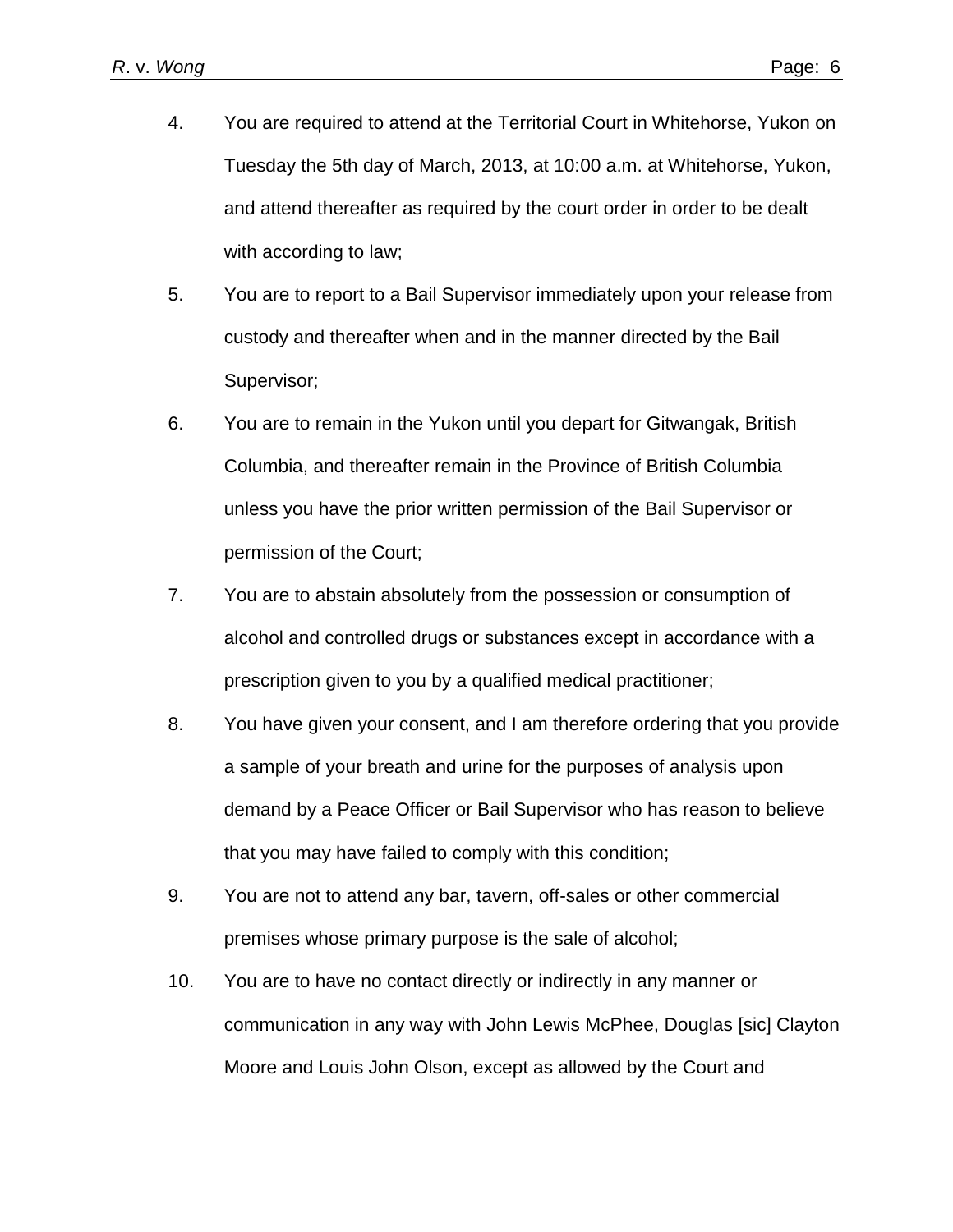incidental contact by your counsel. You are not to attend within 100 metres of any residence of any of those three individuals, or their work places;

- 11. You are to reside as directed by your Bail Supervisor, but firstly at Kaushee's Place until October 31, when you will depart for British Columbia, and thereafter to reside at 302 Wolf Street, Gitwangak, British Columbia, and not change that residence without the prior written permission of your Bail Supervisor;
- 12. You are to abide by a curfew by remaining in your place of residence between the hours of 8:00 p.m. and 6:00 a.m. daily except with the prior written permission of your Bail Supervisor, which written permission, if granted, must be carried on your person at all times. You must always present yourself at the door or answer the telephone during reasonable hours for curfew checks, and the failure to do so will be a presumptive breach of this condition;
- 13. You are not to have in your possession any firearms, knife or other weapons, or ammunition or explosive substance, and no pager or cell phones, period;
- 14. You are to enroll in and attend at the Adult Education Program of the Gitwangak Education Society and, upon completion of that program, to make reasonable efforts to find and maintain suitable employment and provide your Bail Supervisor with all necessary details concerning your efforts to continue in the educational program as well as pursue suitable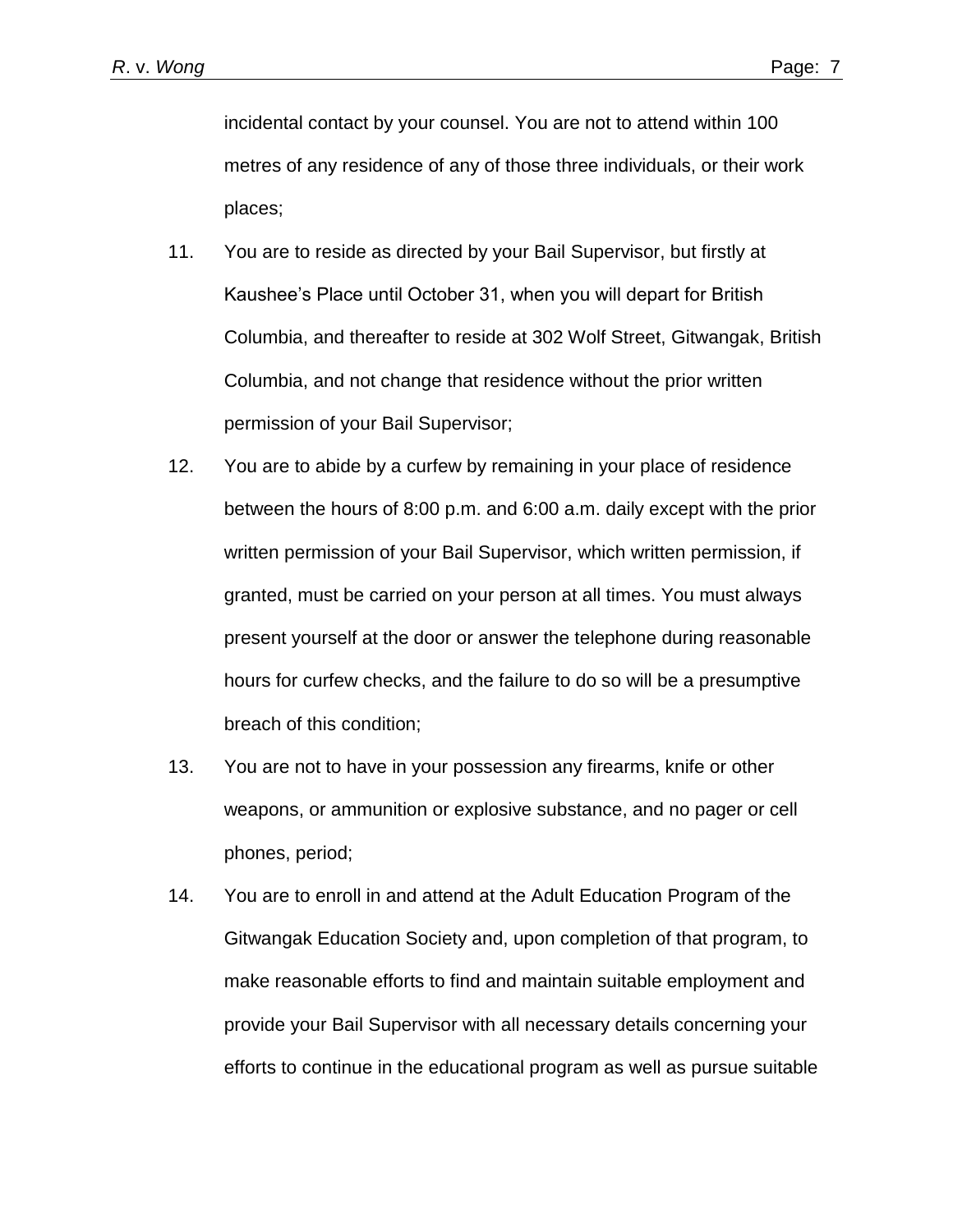employment, should you complete that program prior to your trial date in Whitehorse.

[11] Any issues that you wish to raise on those conditions?

[12] MR. PARKKARI: Not on the conditions, no.

[13] MS. MACDIARMID: No, just -- I wanted to clarify again that the name of one of the witnesses is Donald Clayton Moore. I think you said Douglas but we've been confused all along. It's Donald.

[14] THE COURT: It is Donald. I did say Douglas. Mr. Clerk, it is Donald.

[15] THE CLERK: Thank you, Your Honour.

[16] MR. PARKKARI: And I don't believe the Court has addressed the sureties or the form or amount of bail.

[17] THE COURT: There will be \$1,000 cash deposit which will be paid by Billy Wong.

[18] MR. PARKKARI: And Mr. Wong will be a surety?

[19] THE COURT: And Mr. Wong is a surety as well. So you have to make arrangements, Mr. Clerk, for him to sign that surety, which I gather is done by reading it over by telephone. Is that the practice?

[20] THE CLERK: I believe that's correct, Your Honour.